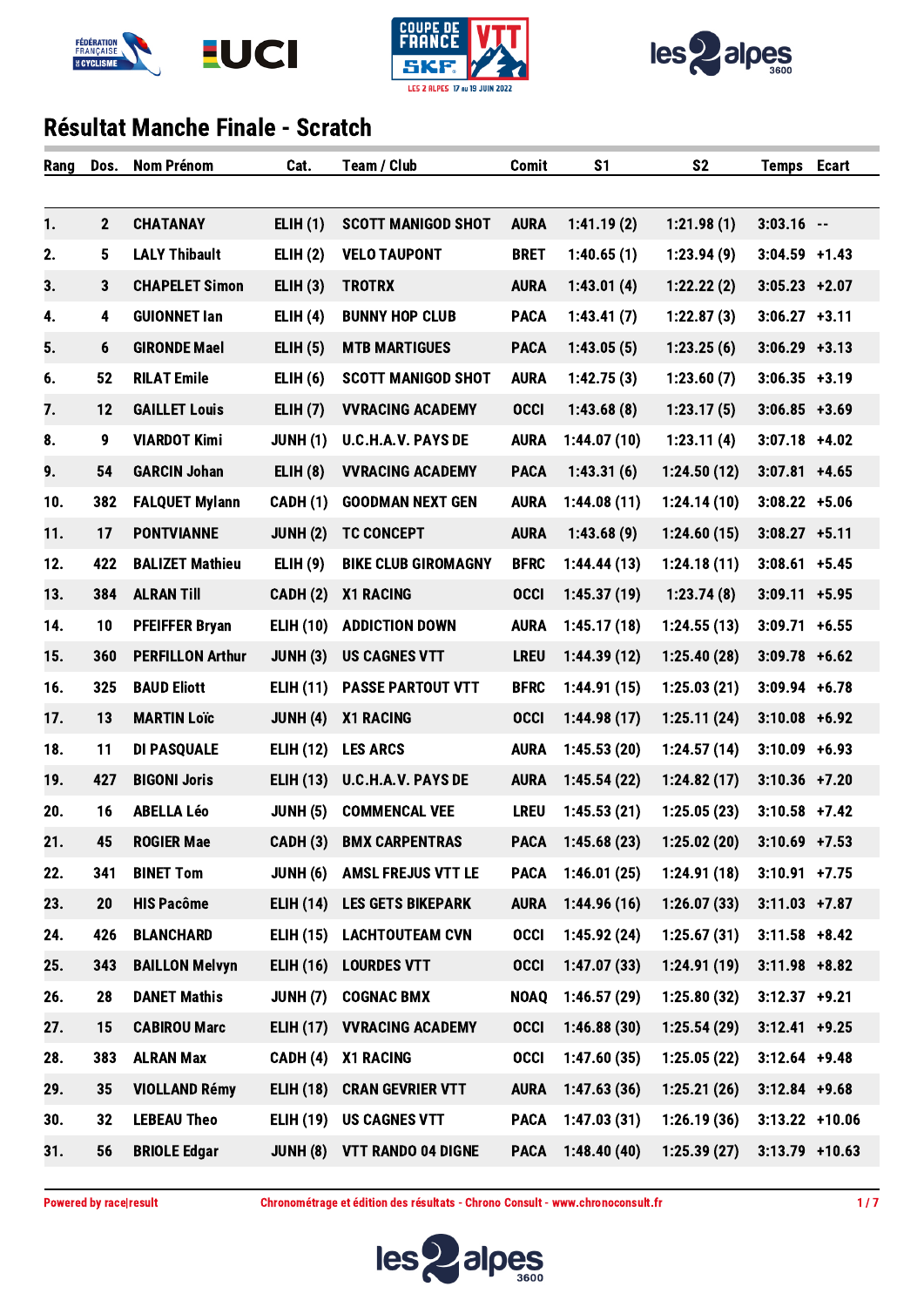





| Rang | Dos. | <b>Nom Prénom</b>       | Cat.              | <b>Team / Club</b>                   | <b>Comit</b> | S <sub>1</sub> | S <sub>2</sub>                 | <b>Temps Ecart</b> |  |
|------|------|-------------------------|-------------------|--------------------------------------|--------------|----------------|--------------------------------|--------------------|--|
| 32.  | 40   | <b>COUMES Paulin</b>    | <b>ELIH (20)</b>  | L'ALTERNATIVE VTT                    | <b>OCCI</b>  | 1:47.39(34)    | 1:26.42(38)                    | $3:13.81$ +10.65   |  |
| 33.  | 55   | <b>STRÖM</b>            | <b>ELIH (21)</b>  | <b>COMMENCAL VEE</b>                 |              | 1:46.57(28)    | 1:27.30(46)                    | $3:13.87$ +10.71   |  |
| 34.  | 14   | <b>BERGEL Gabin</b>     | <b>JUNH (9)</b>   | <b>US CAGNES VTT</b>                 | <b>PACA</b>  | 1:49.09(48)    | 1:25.18(25)                    | $3:14.26$ +11.10   |  |
| 35.  | 27   | <b>MOSNIER</b>          | <b>ELIH (22)</b>  | <b>BESSE SUPER-BESSE</b>             | <b>AURA</b>  | 1:47.06(32)    | 1:27.41(47)                    | $3:14.47$ +11.31   |  |
| 36.  | 406  | <b>FERNANDEZ Arthur</b> | <b>ELIH (23)</b>  | L'ALTERNATIVE VTT                    | <b>OCCI</b>  | 1:46.55(27)    | 1:27.95(50)                    | $3:14.49$ +11.33   |  |
| 37.  | 24   | <b>MASSEGLIA</b>        | <b>JUNH (10)</b>  | <b>BLAUSASC VTT 06</b>               | <b>PACA</b>  | 1:47.67(37)    | 1:26.89(41)                    | $3:14.56$ +11.40   |  |
| 38.  | 337  | <b>PELLETIER Rafaël</b> | <b>CADH (5)</b>   | <b>US CAGNES VTT</b>                 | <b>PACA</b>  | 1:48.77(46)    | 1:26.18(35)                    | $3:14.95$ +11.79   |  |
| 39.  | 31   | <b>JUSTINO Louis</b>    | <b>ELIH (24)</b>  | <b>US CAGNES VTT</b>                 | <b>PACA</b>  | 1:49.67(50)    | 1:25.57(30)                    | $3:15.24$ +12.08   |  |
| 40.  | 39   | <b>BOUTHET Guewenn</b>  | <b>JUNH (11)</b>  | <b>JARNAC V.T.T.</b>                 | <b>NOAQ</b>  | 1:48.77(45)    | 1:26.77(40)                    | $3:15.53$ +12.37   |  |
| 41.  | 60   | <b>FRANCOZ Alix</b>     | <b>JUNH (12)</b>  | <b>DORVAL AM</b>                     | <b>AURA</b>  | 1:50.80(61)    | 1:24.80(16)                    | $3:15.59$ +12.43   |  |
| 42.  | 41   | <b>BENEVENS Lucas</b>   | JUNH (13) FREEMAN |                                      | <b>OCCI</b>  | 1:48.55(41)    | 1:27.06(44)                    | $3:15.60$ +12.44   |  |
| 43.  | 29   | <b>LEBOUCHER</b>        |                   | JUNH (14) ADDICTION DOWN             | <b>OCCI</b>  | 1:47.85(39)    | 1:27.78(48)                    | $3:15.63$ +12.47   |  |
| 44.  | 42   | <b>LEONARD Sacha</b>    |                   | JUNH (15) ADDICTION DOWN             | <b>OCCI</b>  | 1:48.71(44)    | 1:27.23(45)                    | $3:15.93$ +12.77   |  |
| 45.  | 34   | <b>GOUTAUDIER Théo</b>  | <b>ELIH (25)</b>  | <b>TC CONCEPT</b>                    | <b>AURA</b>  | 1:49.95(53)    | 1:26.08(34)                    | $3:16.03$ +12.87   |  |
| 46.  | 315  | <b>HUGO Nicolas</b>     | <b>CADH (6)</b>   | <b>VTT FUN CLUB</b>                  | <b>GEST</b>  | 1:49.88(52)    | 1:26.28(37)                    | $3:16.16$ +13.00   |  |
| 47.  | 21   | <b>BOUFFIOUX Oskar</b>  | <b>ELIH (26)</b>  | <b>LES GETS BIKEPARK</b>             | <b>AURA</b>  | 1:48.65(42)    | 1:28.04(52)                    | $3:16.68$ +13.52   |  |
| 48.  | 309  | <b>DAMIANI Aurélien</b> | <b>ELIH (27)</b>  | <b>ROUSSY BIKE CLUB</b>              | <b>GEST</b>  | 1:50.07(54)    | 1:26.73(39)                    | $3:16.79$ +13.63   |  |
| 49.  | 366  | <b>GOYAU Rémi</b>       | <b>ELIH (28)</b>  | <b>GRESI FREE RIDE</b>               | <b>AURA</b>  | 1:49.03(47)    | 1:28.45(54)                    | $3:17.47$ +14.31   |  |
| 50.  | 25   | <b>PICCOLO Julien</b>   | <b>ELIH (29)</b>  | X1 RACING                            | <b>OCCI</b>  | 1:47.73(38)    | 1:30.27(77)                    | 3:17.99 +14.83     |  |
| 51.  | 38   | <b>CHIROSSEL</b>        | <b>ELIH (30)</b>  | <b>LACHTOUTEAM CVN</b>               | <b>OCCI</b>  | 1:49.71(51)    | 1:28.52(56)                    | $3:18.23$ +15.07   |  |
| 52.  | 18   | <b>LEES Elliot</b>      | <b>ELIH (31)</b>  | <b>AC GASSINOIS</b>                  | <b>PACA</b>  | 1:50.44(58)    | 1:27.93(49)                    | $3:18.37$ +15.21   |  |
| 53.  | 439  | <b>PEDEMANAUD</b>       |                   | <b>MAS3 (1) LOURDES VTT</b>          | <b>OCCI</b>  | 1:48.65(43)    | $1:30.00(71)$ $3:18.64$ +15.48 |                    |  |
| 54.  | 361  | <b>JULIEN Calvin</b>    | <b>ELIH (32)</b>  | <b>LACHTOUTEAM CVN</b>               | <b>OCCI</b>  | 1:51.64(68)    | 1:27.02(43)                    | $3:18.66$ +15.50   |  |
| 55.  | 385  | <b>DESBROSSES</b>       | <b>ELIH (33)</b>  | <b>DORVAL AM</b>                     | <b>AURA</b>  | 1:50.57(60)    | 1:28.11(53)                    | $3:18.67$ +15.51   |  |
| 56.  | 47   | <b>EPITALON Raphaël</b> | <b>ELIH (34)</b>  | <b>SCOTT MANIGOD SHOT</b>            | <b>AURA</b>  | 1:50.30(56)    | 1:28.47(55)                    | $3:18.77$ +15.61   |  |
| 57.  | 44   | <b>PIERRE Eliot</b>     |                   | <b>JUNH (16) VTT ST THURIAL</b>      | <b>BRET</b>  | 1:49.65(49)    | 1:29.18(61)                    | $3:18.83$ +15.67   |  |
| 58.  | 336  | <b>JOUET PASTRE</b>     | <b>ELIH (35)</b>  | X1 RACING                            | <b>OCCI</b>  | 1:50.43(57)    | 1:29.02(59)                    | $3:19.44$ +16.28   |  |
| 59.  | 307  | <b>MAUPAS Jordan</b>    | <b>ELIH (36)</b>  | <b>AC ORSAY</b>                      | <b>IDFR</b>  | 1:50.51(59)    | 1:29.04(60)                    | $3:19.55$ +16.39   |  |
| 60.  | 43   | <b>DALVET Florent</b>   |                   | JUNH (17) ISSOIRE MOUNTAIN BIKE AURA |              | 1:50.25(55)    | 1:29.41(62)                    | $3:19.65$ +16.49   |  |
| 61.  | 323  | <b>CUDEL Baptiste</b>   |                   | JUNH (18) VTT SCHWENHEIM             | <b>GEST</b>  | 1:51.31(65)    | 1:28.68(58)                    | $3:19.99$ +16.83   |  |
| 62.  | 319  | <b>BERNELIN Tristan</b> |                   | JUNH (19) VELO CLUB D'AUXERRE        | <b>BFRC</b>  | 1:51.66(69)    | 1:28.53(57)                    | $3:20.19$ +17.03   |  |
| 63.  | 345  | <b>ALAZARD Julien</b>   | <b>ELIH (37)</b>  |                                      | <b>PACA</b>  | 1:50.93(63)    | 1:29.98(70)                    | $3:20.91$ +17.75   |  |

Powered by race|result Chronométrage et édition des résultats - Chrono Consult - www.chronoconsult.fr 2/7

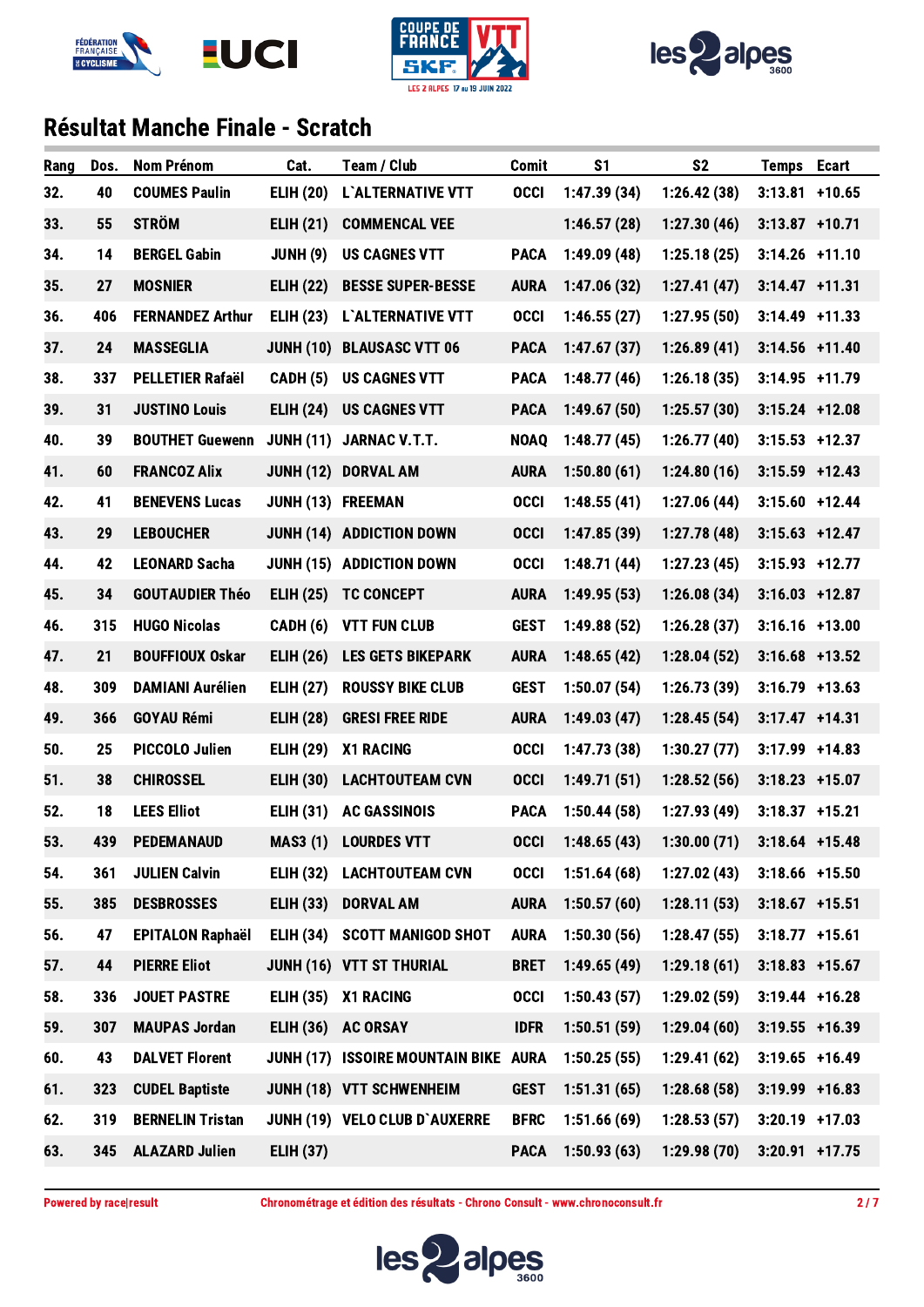





| Rang | Dos. | <b>Nom Prénom</b>        | Cat.               | <b>Team / Club</b>               | <b>Comit</b> | S <sub>1</sub>     | S <sub>2</sub> | <b>Temps</b>     | <b>Ecart</b> |
|------|------|--------------------------|--------------------|----------------------------------|--------------|--------------------|----------------|------------------|--------------|
| 64.  | 51   | <b>FOUILLIT Benjamin</b> | <b>ELIH (38)</b>   | <b>BESSE SUPER-BESSE</b>         | <b>AURA</b>  | 1:50.90(62)        | 1:30.24(76)    | $3:21.14$ +17.98 |              |
| 65.  | 420  | <b>CARNINO Matthieu</b>  | <b>MAS3(2)</b>     |                                  | <b>AURA</b>  | 1:51.56(67)        | 1:29.66(66)    | $3:21.21$ +18.05 |              |
| 66.  | 374  | <b>ROCHET Malo</b>       | <b>CADH (7)</b>    | <b>GOODMAN NEXT GEN</b>          | <b>AURA</b>  | 1:53.31(78)        | 1:28.03(51)    | $3:21.33$ +18.17 |              |
| 67.  | 447  | <b>BIGONI Jérôme</b>     | <b>MAS3(3)</b>     | <b>ANNECY BMX CLUB</b>           | <b>AURA</b>  | 1:51.87(70)        | 1:30.02(72)    | $3:21.89$ +18.73 |              |
| 68.  | 402  | <b>LAUREAU Matys</b>     |                    | JUNH (20) VTT GIVRY              | <b>BFRC</b>  | 1:52.31(72)        | 1:29.75(68)    | 3:22.06 +18.90   |              |
| 69.  | 358  | <b>BOUVARD Elliot</b>    | <b>JUNH (21)</b>   | <b>BUNNY HOP CLUB</b>            | <b>PACA</b>  | 1:52.59(74)        | 1:29.57(65)    | $3:22.16$ +19.00 |              |
| 70.  | 313  | <b>DENIZOT Thomas</b>    | <b>ELIH (39)</b>   | <b>VVRACING ACADEMY</b>          | <b>OCCI</b>  | 1:52.07(71)        | 1:30.10(75)    | $3:22.17$ +19.01 |              |
| 71.  | 30   | <b>GUICHARD Léo</b>      | <b>ELIH (40)</b>   | <b>LES ARCS</b>                  | <b>AURA</b>  | 1:53.38(79)        | 1:29.44(63)    | $3:22.82$ +19.66 |              |
| 72.  | 357  | <b>COLLET Julien</b>     | <b>MAS3 (4)</b>    | <b>LES ARCS</b>                  | <b>AURA</b>  | 1:53.26(77)        | 1:29.82(69)    | $3:23.07$ +19.91 |              |
| 73.  | 48   | <b>LEMERRE Matéo</b>     | <b>ELIH (41)</b>   | <b>LES GETS BIKEPARK</b>         | <b>AURA</b>  | 1:52.53(73)        | 1:31.05(84)    | $3:23.57$ +20.41 |              |
| 74.  | 312  | <b>BONNET Félicien</b>   |                    | JUNH (22) VC VTT MONT D'OR       | <b>BFRC</b>  | 1:56.60(101)       | 1:27.01(42)    | $3:23.61$ +20.45 |              |
| 75.  | 302  | <b>VERLHAC Rafael</b>    | <b>CADH (8)</b>    | <b>AC COSNAC</b>                 | <b>NOAQ</b>  | 1:52.78(75)        | 1:31.25(87)    | $3:24.02$ +20.86 |              |
| 76.  | 308  | <b>DURSAP Robin</b>      | <b>ELIH (42)</b>   | <b>CREUSE OXYGENE</b>            | <b>NOAQ</b>  | 1:51.40(66)        | 1:33.14(111)   | $3:24.53$ +21.37 |              |
| 77.  | 33   | <b>JALLADEAU</b>         | JUNH (23) LES ARCS |                                  | <b>AURA</b>  | 1:55.06(89)        | 1:29.52(64)    | $3:24.58$ +21.42 |              |
| 78.  | 58   | <b>DEMOLLIERE</b>        |                    | JUNH (24) CYCLO CLUB DE VENCE    | <b>PACA</b>  | 1:55.32(91)        | 1:29.67(67)    | $3:24.99$ +21.83 |              |
| 79.  | 333  | <b>BERNELIN Thibaud</b>  | <b>CADH (9)</b>    | <b>VELO CLUB D'AUXERRE</b>       | <b>BFRC</b>  | 1:54.75(84)        | 1:30.35(79)    | $3:25.09$ +21.93 |              |
| 80.  | 314  | <b>JULIEN Robert</b>     | <b>MAS3(5)</b>     | <b>LACHTOUTEAM CVN</b>           | <b>OCCI</b>  | 1:53.51(80)        | 1:31.69(91)    | $3:25.20$ +22.04 |              |
| 81.  | 303  | <b>GORINAS Lucas</b>     |                    | <b>CADH (10) ADDICTION DOWN</b>  | <b>OCCI</b>  | 1:54.73(83)        | 1:31.05(85)    | $3:25.77$ +22.61 |              |
| 82.  | 344  | <b>PEIZERAT Emile</b>    | <b>ELIH (43)</b>   | <b>GRESI FREE RIDE</b>           | <b>AURA</b>  | 1:55.05(88)        | 1:31.44(88)    | $3:26.49$ +23.33 |              |
| 83.  | 347  | <b>SIRIEIX Florian</b>   | <b>ELIH (44)</b>   | <b>VTT ARGENTAT</b>              | <b>NOAQ</b>  | 1:54.71(82)        | 1:31.98(96)    | $3:26.68$ +23.52 |              |
| 84.  | 310  | <b>ROUVIDANT Eliot</b>   | <b>ELIH (45)</b>   | <b>MONTGERON BC</b>              | <b>IDFR</b>  | 1:56.84(107)       | 1:30.10(74)    | $3:26.94$ +23.78 |              |
| 85.  | 327  | <b>ROUX Maxime</b>       |                    | <b>JUNH (25) GOLENE EVASION.</b> |              | AURA 1:56.67 (103) | 1:30.28(78)    | $3:26.94$ +23.78 |              |
| 86.  | 348  | <b>LEDUC Yann</b>        |                    | JUNH (26) VCPSF LE LIORAN        | <b>AURA</b>  | 1:52.84(76)        | 1:34.31(130)   | $3:27.14$ +23.98 |              |
| 87.  | 362  | <b>RIOLLET Mathias</b>   |                    | ELIH (46) LAVAL CYCLISME 53      | <b>PDLL</b>  | 1:55.47(93)        | 1:31.71(92)    | $3:27.17$ +24.01 |              |
| 88.  | 416  | <b>COHADON Sacha</b>     |                    | JUNH (27) METROPOLE NICE CA      | <b>PACA</b>  | 1:55.46(92)        | 1:31.77(94)    | $3:27.23$ +24.07 |              |
| 89.  | 399  | <b>BENOIT Luca</b>       | <b>ELIH (47)</b>   |                                  | <b>CORS</b>  | 1:55.04(87)        | 1:32.66(104)   | $3:27.69$ +24.53 |              |
| 90.  | 304  | <b>DULAC Térence</b>     | <b>ELIH (48)</b>   | <b>AVENIR CYCLISTE</b>           | <b>AURA</b>  | 1:54.79(85)        | 1:32.93(107)   | $3:27.72$ +24.56 |              |
| 91.  | 436  | <b>PAPARELLA Ethan</b>   |                    | ELIH (49) SCOTT BMT MOTOBASE     |              | 1:54.06(81)        | 1:33.72(124)   | $3:27.77$ +24.61 |              |
| 92.  | 367  | <b>NICKLES Quentin</b>   |                    | CADH (11) VTT 4X DE COMBES       | <b>OCCI</b>  | 1:55.19(90)        | 1:32.60(102)   | $3:27.79$ +24.63 |              |
| 93.  | 50   | <b>SCHUSTER Thomas</b>   | <b>ELIH (50)</b>   | <b>SCHUSS ACADEMY</b>            | <b>PACA</b>  | 1:54.88(86)        | 1:33.05(109)   | $3:27.92$ +24.76 |              |
| 94.  | 389  | <b>MEYER Kévin</b>       | <b>MAS3 (6)</b>    | <b>VTT SCHWENHEIM</b>            | <b>GEST</b>  | 1:55.80(95)        | 1:32.29(100)   | $3:28.09$ +24.93 |              |
| 95.  | 342  | <b>BRONZINI Mattéo</b>   |                    | ELIH (51) U.C.H.A.V. PAYS DE     | <b>AURA</b>  | 1:57.03(109)       | 1:31.22(86)    | $3:28.25$ +25.09 |              |

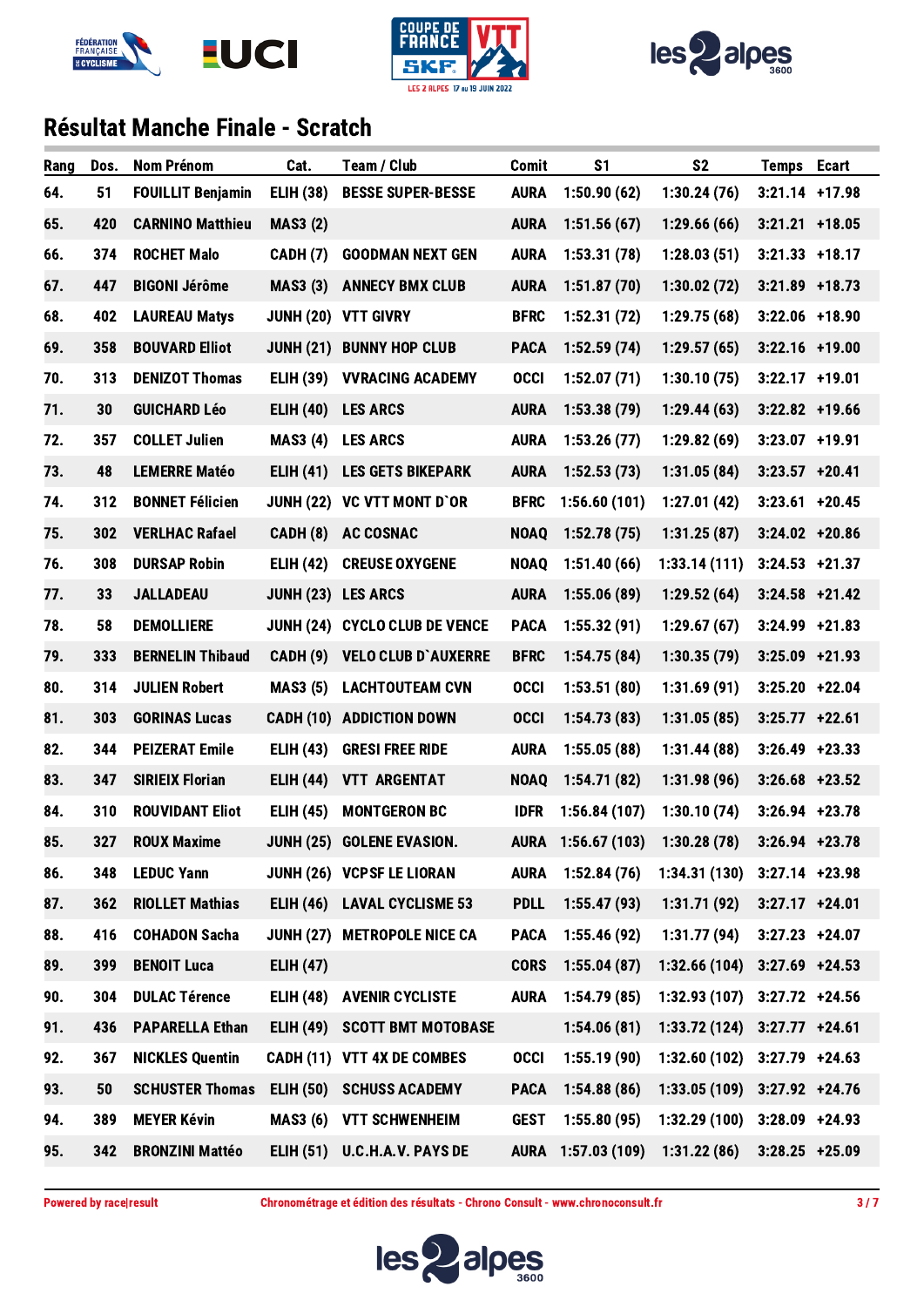





| Rang | Dos.                    | <b>Nom Prénom</b>                               | Cat.             | <b>Team / Club</b>                      | <b>Comit</b> | S <sub>1</sub>     | S <sub>2</sub>                                   | <b>Temps</b>      | <b>Ecart</b> |
|------|-------------------------|-------------------------------------------------|------------------|-----------------------------------------|--------------|--------------------|--------------------------------------------------|-------------------|--------------|
| 96.  | $\overline{\mathbf{z}}$ | <b>TAILLEFER Cédric</b>                         | <b>ELIH (52)</b> | <b>TROTRX</b>                           | <b>PACA</b>  | 1:46.23(26)        | 1:42.62(177)                                     | $3:28.84$ +25.68  |              |
| 97.  | 318                     | <b>CADIC Matheo</b>                             | <b>CADH (12)</b> | <b>BUNNY HOP CLUB</b>                   |              | PACA 1:56.63 (102) | 1:32.24(98)                                      | $3:28.87$ +25.71  |              |
| 98.  | 463                     | <b>ROUVIER Adrien</b>                           | <b>MAS3 (7)</b>  | <b>V.T.T.ROC EVASION</b>                | <b>OCCI</b>  | 1:56.34(99)        | 1:32.65(103)                                     | $3:28.98$ +25.82  |              |
| 99.  | 326                     | <b>MARTINEZ Mathys</b>                          |                  | <b>CADH (13) CRITERIUM VAUCLUSE</b>     | <b>PACA</b>  | 1:57.01(108)       | 1:32.03(97)                                      | $3:29.04$ +25.88  |              |
| 100. | 459                     | <b>BOULADOU Robin</b>                           |                  | JUNH (28) VELO CLUB LODEVOIS            | <b>OCCI</b>  | 1:57.35(114)       | 1:31.83(95)                                      | $3:29.18$ +26.02  |              |
| 101. | 359                     | <b>CORNUTELLO</b>                               | <b>ELIH (53)</b> | <b>BMX PERNOIS</b>                      |              | PACA 1:58.56 (132) | 1:30.73(80)                                      | $3:29.28$ +26.12  |              |
| 102. | 370                     | <b>MAIGRET Hugo</b>                             | <b>ELIH (54)</b> | <b>VELO CLUB DU VELAY</b>               | <b>AURA</b>  | 1:57.85(123)       | 1:31.51(90)                                      | $3:29.36$ +26.20  |              |
| 103. | 335                     | <b>MURACCIOLE</b>                               |                  | JUNH (29) VVRACING ACADEMY              | <b>OCCI</b>  | 1:57.47(118)       | 1:32.27(99)                                      | $3:29.74$ +26.58  |              |
| 104. | 418                     | <b>BAROU Stephen</b>                            |                  | <b>CADH (14) FOUILLOUSE BMX</b>         | <b>AURA</b>  | 1:58.13(125)       | 1:31.74(93)                                      | $3:29.87$ +26.71  |              |
| 105. | 407                     | <b>LESUEUR Enzo</b>                             |                  | CADH (15) UC DARNETAL                   | NORM         | 1:57.40(116)       | 1:32.68(105)                                     | $3:30.07$ +26.91  |              |
| 106. | 316                     | <b>STOLL Arnaud</b>                             | <b>ELIH (55)</b> | <b>VTT SCHWENHEIM</b>                   | <b>GEST</b>  | 1:56.78(104)       | 1:33.36(116)                                     | $3:30.14$ +26.98  |              |
| 107. | 377                     | <b>POGUT Jeremy</b>                             |                  | JUNH (30) LOURDES VTT                   | <b>OCCI</b>  | 1:55.90(97)        | 1:34.36(131)                                     | $3:30.26$ +27.10  |              |
| 108. | 311                     | <b>PELENC Alex</b>                              | <b>ELIH (56)</b> | <b>US CAGNES VTT</b>                    | <b>PACA</b>  | 1:59.11(136)       | 1:31.45(89)                                      | $3:30.56$ +27.40  |              |
| 109. | 332                     | <b>DUMONT Léo</b>                               |                  | JUNH (31) SCHUSS ACADEMY                |              | PACA 1:57.16 (110) | 1:33.42(118)                                     | $3:30.58$ +27.42  |              |
| 110. | 455                     | <b>COULOUD Thomas</b>                           | <b>ELIH (57)</b> | <b>V.S. ROMANAIS</b>                    | <b>AURA</b>  | 1:57.62(121)       | 1:33.02(108)                                     | $3:30.64$ +27.48  |              |
| 111. | 425                     | <b>CROSBY Ewan</b>                              |                  | <b>CADH (16) BUNNY HOP CLUB</b>         |              | PACA 1:57.32 (112) | 1:33.67(123)                                     | $3:30.99$ +27.83  |              |
| 112. | 391                     | <b>WILLIAMS Ivan</b>                            |                  | CADH (17) PAS DE JAMBE PAS DE           | <b>PACA</b>  | 1:56.80(106)       | 1:34.20 (129)                                    | $3:31.00$ +27.84  |              |
| 113. | 324                     | <b>ROUTIN Stéphane</b>                          | <b>MAS5 (1)</b>  | U.C.H.A.V. PAYS DE                      | <b>AURA</b>  | 1:56.19(98)        | 1:34.81(134)                                     | $3:31.00 +27.84$  |              |
| 114. | 36                      | <b>BAILLET Edgar</b>                            |                  | <b>JUNH (32) LES GETS BIKEPARK</b>      | AURA         | 1:57.84(122)       | 1:33.26(114)                                     | $3:31.09$ +27.93  |              |
| 115. | 392                     | <b>DERAIL Bastien</b>                           |                  | <b>CADH (18) BMX VALLEE DU GIER</b>     |              | AURA 1:58.49 (130) | 1:32.89(106)                                     | $3:31.37$ +28.21  |              |
| 116. | 339                     | <b>DILIGENT Bastien</b>                         | <b>ELIH (58)</b> | CLIC CHAMBERY SAVOIE AURA 1:58.26 (127) |              |                    | 1:33.16(112)                                     | $3:31.42$ +28.26  |              |
| 117. | 349                     | <b>COTTE Raphael</b>                            |                  | <b>JUNH (33) METROPOLE NICE CA</b>      | <b>PACA</b>  | 1:55.69(94)        | $1:36.25(146)$ $3:31.94$ $+28.78$                |                   |              |
| 118. | 461                     | <b>MAZARS Lucas</b>                             |                  | JUNH (34) VCPSF LE LIORAN               |              |                    | AURA 1:58.34 (128) 1:33.64 (122) 3:31.97 +28.81  |                   |              |
| 119. | 301                     | <b>DEBESSON Antonin ELIH (59) US CAGNES VTT</b> |                  |                                         |              |                    | PACA 1:58.49 (131) 1:33.52 (121) 3:32.01 +28.85  |                   |              |
| 120. | 429                     | <b>MOUNIER Johan</b>                            |                  | JUNH (35) GRESI FREE RIDE               |              |                    | AURA 1:57.37 (115) 1:34.78 (132) 3:32.14 +28.98  |                   |              |
| 121. | 386                     | <b>GUICHARD Noé</b>                             |                  | CADH (19) LES ARCS                      |              |                    | AURA 1:59.41 (138) 1:33.39 (117) 3:32.80 +29.64  |                   |              |
| 122. | 437                     | <b>DUMAS Loris</b>                              |                  | JUNH (36) U.C.H.A.V. PAYS DE            |              |                    | AURA 1:57.46 (117) 1:35.53 (140) 3:32.99 +29.83  |                   |              |
| 123. | 364                     | <b>MARQUIS Louis</b>                            |                  | JUNH (37) LACHTOUTEAM CVN               |              |                    | OCCI 1:59.25 (137) 1:33.91 (126) 3:33.15 +29.99  |                   |              |
| 124. | 421                     | <b>ORSELLY Régis</b>                            | <b>MAS3 (8)</b>  | <b>US CAGNES/MER VTT</b>                |              |                    | PACA 1:57.49 (119) 1:35.72 (143)                 | $3:33.20 + 30.04$ |              |
| 125. | 365                     | <b>LESPAGNOL Pierre</b>                         |                  | ELIH (60) SCHUSS ACADEMY                |              |                    | NORM 1:59.83 (141) 1:33.44 (119) 3:33.27 +30.11  |                   |              |
| 126. | 438                     | <b>SANTIÀ Tommaso</b>                           |                  | JUNH (38) SCOTT BMT MOTOBASE            |              |                    | $1:58.11(124)$ $1:35.24(138)$ $3:33.34$ $+30.18$ |                   |              |
| 127. | 424                     | <b>BOUET Maxence</b>                            |                  | ELIH (61) US CAGNES/MER VTT             |              |                    | PACA 1:57.34 (113) 1:36.29 (147) 3:33.63 +30.47  |                   |              |

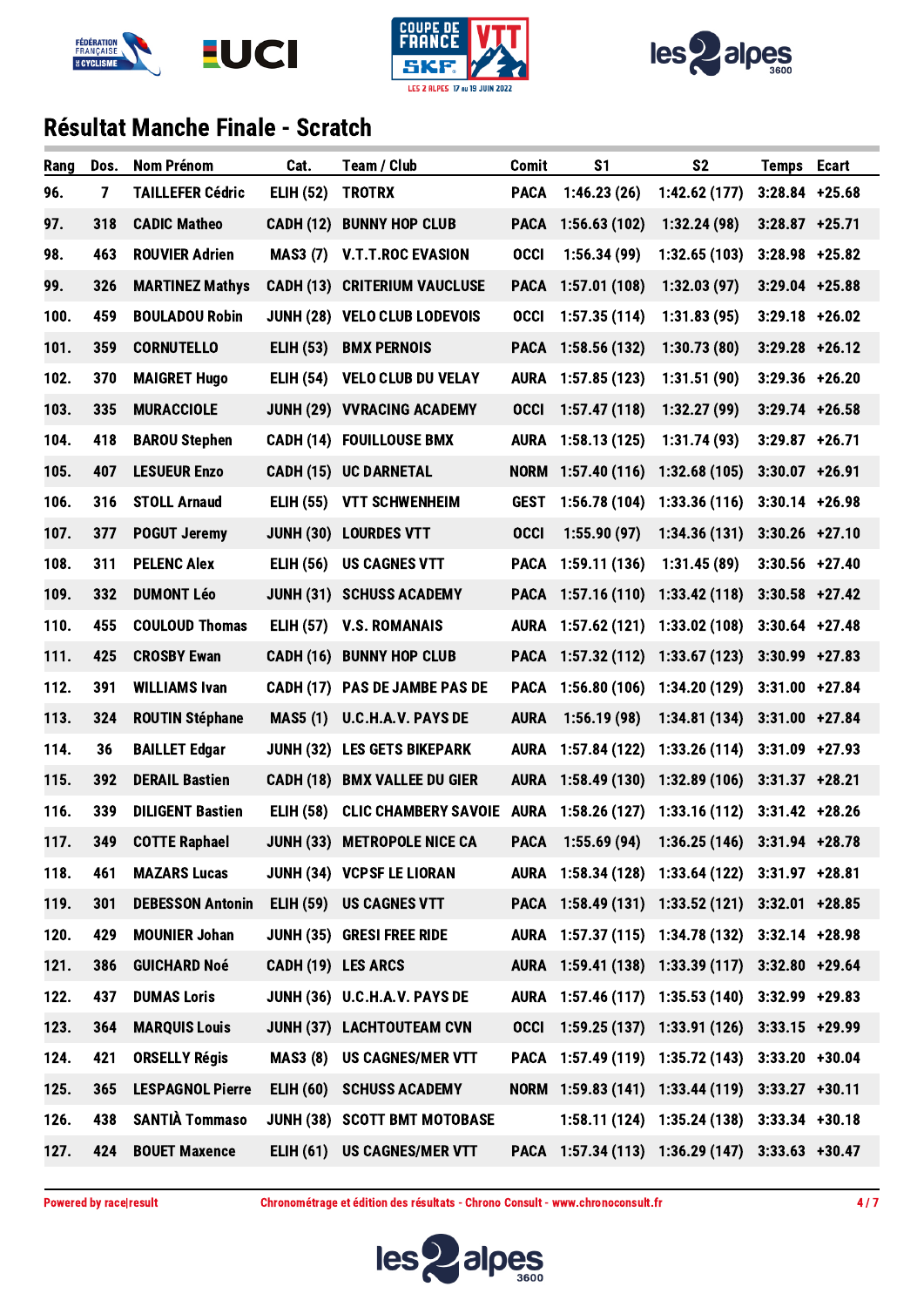





| Rang | Dos. | <b>Nom Prénom</b>        | Cat.             | Team / Club                                        | <b>Comit</b> | S <sub>1</sub>                   | S <sub>2</sub>                                  | <b>Temps</b>      | <b>Ecart</b> |
|------|------|--------------------------|------------------|----------------------------------------------------|--------------|----------------------------------|-------------------------------------------------|-------------------|--------------|
| 128. | 404  | <b>PARIS Ivan</b>        | <b>ELIH (62)</b> | <b>SPORT MOTO VTT TEAM</b>                         | <b>AURA</b>  |                                  | $1:59.60(140)$ $1:34.19(128)$                   | $3:33.78$ +30.62  |              |
| 129. | 331  | AIO Rémi                 | <b>ELIH (63)</b> | <b>LOURDES VTT</b>                                 | <b>OCCI</b>  |                                  | $2:00.48(148)$ 1:33.44 (120)                    | $3:33.92$ +30.76  |              |
| 130. | 330  | <b>MARTINEZ Léo</b>      | <b>ELIH (64)</b> | L'ALTERNATIVE VTT                                  | <b>OCCI</b>  |                                  | $2:00.20(147)$ 1:33.90 (125)                    | $3:34.10 + 30.94$ |              |
| 131. | 320  | <b>WEIDNER Matthieu</b>  | <b>MAS3 (9)</b>  | <b>ARIEGENDURO</b>                                 | <b>OCCI</b>  |                                  | $2:00.17(146)$ 1:34.00 (127)                    | $3:34.16$ +31.00  |              |
| 132. | 340  | <b>BILLARD Arno</b>      | <b>ELIH (65)</b> | <b>MOUNTAIN BIKE LES</b>                           | <b>OCCI</b>  |                                  | $1:56.37(100)$ $1:38.00(157)$                   | $3:34.36$ +31.20  |              |
| 133. | 431  | <b>BERAUD Tomas</b>      |                  | <b>JUNH (39) ANNECY CYCLISME</b>                   | <b>AURA</b>  | $2:01.06(150)$ 1:33.31 (115)     |                                                 | $3:34.36$ +31.20  |              |
| 134. | 388  | <b>BRAUN Paul</b>        | <b>JUNH (40)</b> | <b>VTT SCHWENHEIM</b>                              | <b>GEST</b>  | 2:00.12(145)                     | 1:34.78 (133)                                   | 3:34.90 +31.74    |              |
| 135. | 390  | <b>FEY Nino</b>          |                  | <b>CADH (20) BASKOLAND VTT</b>                     | <b>NOAQ</b>  | 1:59.58 (139) 1:35.39 (139)      |                                                 | $3:34.96$ +31.80  |              |
| 136. | 328  | <b>BLANC Jules</b>       |                  | <b>JUNH (41) GRESI FREE RIDE</b>                   | AURA         |                                  | $1:58.98(134)$ $1:36.08(145)$                   | $3:35.06$ +31.90  |              |
| 137. | 57   | <b>EYMARD Mëyco</b>      |                  | JUNH (42) VCPSF LE LIORAN                          | AURA         | 2:04.53(166)                     | 1:30.96(82)                                     | $3:35.49$ +32.33  |              |
| 138. | 441  | <b>SMYTH Jason</b>       | <b>MAS5 (2)</b>  |                                                    |              | 1:59.10(135)                     | 1:36.66(150)                                    | $3:35.76$ +32.60  |              |
| 139. | 432  | <b>FERRI PISANI</b>      |                  | JUNH (43) ISSOIRE MOUNTAIN BIKE AURA 1:59.86 (142) |              |                                  | 1:36.00(144)                                    | $3:35.86$ +32.70  |              |
| 140. | 444  | <b>PERIES Valentin</b>   |                  | CADH (21) VTT RANDO 04 DIGNE                       | PACA         | $2:01.05(149)$ 1:35.09 (137)     |                                                 | $3:36.13$ +32.97  |              |
| 141. | 430  | <b>BOISBOUVIER Marc</b>  |                  | JUNH (44) GRESI FREE RIDE                          |              | AURA 1:58.38 (129) 1:37.87 (156) |                                                 | $3:36.24$ +33.08  |              |
| 142. | 322  | <b>DOUCHET Baptiste</b>  | <b>ELIH (66)</b> | <b>US CAGNES VTT</b>                               | <b>PACA</b>  | 2:01.73 (152) 1:34.86 (135)      |                                                 | $3:36.58$ +33.42  |              |
| 143. | 321  | <b>DAUMESNIL Milan</b>   |                  | <b>JUNH (45) GRESI FREE RIDE</b>                   | AURA         |                                  | $1:58.17(126)$ $1:39.28(163)$                   | $3:37.44$ +34.28  |              |
| 144. | 454  | <b>MUNOZ Xavier</b>      | <b>ELIH (67)</b> | CLUB VTT D'IRIGNY (JSI) AURA                       |              |                                  | $1:58.62(133)$ $1:39.57(166)$                   | $3:38.18$ +35.02  |              |
| 145. | 372  | <b>CROSSMAN Phillip</b>  |                  | <b>MAS3 (10) ARC MOUNTAIN BIKE</b>                 | <b>AURA</b>  |                                  | $2:01.42(151)$ 1:37.41 (154)                    | $3:38.83$ +35.67  |              |
| 146. | 395  | <b>JACQUET Nathan</b>    |                  | <b>CADH (22) TRIBAL SPORT</b>                      | <b>PACA</b>  | $2:02.44(157)$ 1:36.40 (148)     |                                                 | $3:38.84$ +35.68  |              |
| 147. | 405  | <b>KNOTTE Kaya Finn</b>  | <b>ELIH (68)</b> |                                                    |              |                                  | $2:03.14(160)$ 1:36.43 (149)                    | $3:39.57$ +36.41  |              |
| 148. | 371  | <b>MICHEL Stéphane</b>   |                  | <b>MAS3 (11) LES GETS BIKEPARK</b>                 |              | AURA 2:02.34 (155) 1:38.27 (159) |                                                 | $3:40.61$ +37.45  |              |
| 149. | 305  | <b>CHANEL Maxime</b>     |                  | ELIH (69) TC CONCEPT                               |              |                                  | AURA 2:03.56 (162) 1:37.23 (152) 3:40.79 +37.63 |                   |              |
| 150. | 381  | <b>NICOLAS Brice</b>     |                  | ELIH (70) BESSE SUPER-BESSE                        |              |                                  | AURA 2:03.40 (161) 1:37.70 (155) 3:41.10 +37.94 |                   |              |
| 151. | 346  | <b>COMTE Guillaume</b>   |                  | ELIH (71) VCPSF LE LIORAN                          |              |                                  | AURA 2:01.88 (154) 1:40.97 (170) 3:42.85 +39.69 |                   |              |
| 152. | 375  | <b>GARREAU Sasha</b>     |                  | <b>JUNH (46) LES GETS BIKEPARK</b>                 |              |                                  | AURA 2:04.44 (164) 1:39.12 (161) 3:43.56 +40.40 |                   |              |
| 153. | 411  | <b>COOK Joshua</b>       |                  | CADH (23) CYCLO CLUB TRIAIS                        |              |                                  | OCCI 2:07.30 (175) 1:36.72 (151) 3:44.01 +40.85 |                   |              |
| 154. | 414  | <b>RUSSO Gianni</b>      |                  | <b>CADH (24) COLLERIDER BMX</b>                    |              |                                  | PACA 2:04.87 (167) 1:39.52 (165) 3:44.38 +41.22 |                   |              |
| 155. | 464  | <b>PAQUET Francis</b>    |                  | MAS5 (3) V.C. BRIGNAIS                             |              |                                  | AURA 2:04.99 (168) 1:39.85 (167) 3:44.84 +41.68 |                   |              |
| 156. | 334  | <b>BRUNI Jean Pierre</b> | <b>MAS5</b> (4)  | <b>US CAGNES VTT</b>                               |              |                                  | PACA 2:05.19 (170) 1:40.37 (168) 3:45.55 +42.39 |                   |              |
| 157. | 350  | <b>GOUBIN Loïc</b>       |                  | ELIH (72) US CAGNES/MER VTT                        |              |                                  | PACA 1:56.79 (105) 1:48.79 (199) 3:45.58 +42.42 |                   |              |
| 158. | 373  | <b>BOUCHEZ Maxime</b>    |                  | MAS5 (5) CALVISSON VTT                             |              |                                  | OCCI 2:05.44 (171) 1:41.31 (171) 3:46.75 +43.59 |                   |              |
| 159. | 446  | <b>CHAPET Benoit</b>     |                  | ELIH (73) LACHTOUTEAM CVN                          |              |                                  | OCCI 2:05.95 (172) 1:40.96 (169) 3:46.90 +43.74 |                   |              |

Powered by race|result Chronométrage et édition des résultats - Chrono Consult - www.chronoconsult.fr 5/7

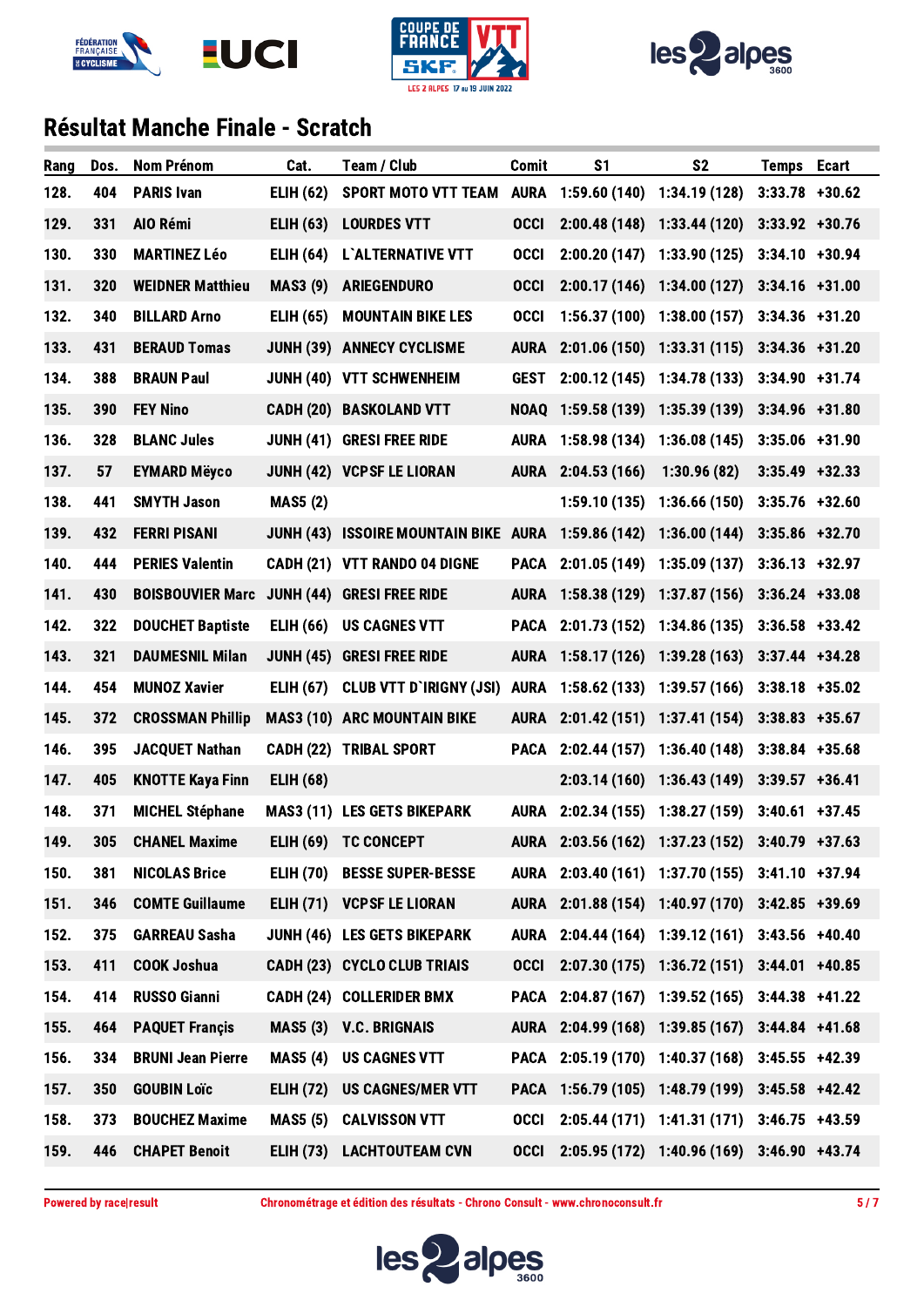





| Rang | Dos. | <b>Nom Prénom</b>       | Cat.             | Team / Club                                                                      | <b>Comit</b> | S <sub>1</sub>                   | S <sub>2</sub>                                    | <b>Temps</b>     | <b>Ecart</b>     |
|------|------|-------------------------|------------------|----------------------------------------------------------------------------------|--------------|----------------------------------|---------------------------------------------------|------------------|------------------|
| 160. | 317  | <b>SASSUS RONDEAU</b>   | <b>ELIH (74)</b> | <b>LOURDES VTT</b>                                                               | <b>OCCI</b>  |                                  | 2:07.39 (176) 1:41.69 (172)                       | $3:49.08$ +45.92 |                  |
| 161. | 412  | <b>GASTALDI Florent</b> |                  | <b>MAS3 (12) AMSL FREJUS VTT LE</b>                                              |              | PACA 2:07.94 (180) 1:42.07 (174) |                                                   | $3:50.01$ +46.85 |                  |
| 162. | 417  | <b>RANDOULET</b>        |                  | MAS3 (13) CESAR BIKE                                                             | <b>OCCI</b>  |                                  | 2:08.24 (182) 1:42.48 (176)                       | $3:50.72$ +47.56 |                  |
| 163. | 329  | <b>DEMARTY Noa</b>      |                  | <b>CADH (25) MTB MARTIGUES</b>                                                   |              |                                  | PACA 2:08.14 (181) 1:43.08 (179)                  | $3:51.22$ +48.06 |                  |
| 164. | 398  | <b>FRICKER Kevin</b>    | <b>ELIH (75)</b> | <b>CC ET VTT</b>                                                                 | <b>GEST</b>  |                                  | $2:05.07(169)$ 1:46.32 (191)                      | $3:51.38$ +48.22 |                  |
| 165. | 363  | <b>BOUVIER Lionel</b>   |                  | MAS3 (14) US CAGNES VTT                                                          |              | PACA 2:09.25 (184) 1:42.15 (175) |                                                   | $3:51.40$ +48.24 |                  |
| 166. | 435  | <b>PSILA Adrien</b>     | <b>ELIH (76)</b> | <b>CYCL SEYSSINET</b>                                                            | AURA         |                                  | $2:10.48(186)$ 1:42.01 (173)                      | $3:52.49$ +49.33 |                  |
| 167. | 368  | <b>HENRI Thomas</b>     | <b>ELIH (77)</b> | <b>MONTGERON BC</b>                                                              | <b>IDFR</b>  |                                  | $2:10.66(188)$ 1:42.63 (178)                      | $3:53.29$ +50.13 |                  |
| 168. | 453  | <b>MANDRILLON</b>       |                  | CADH (26) PAS DE JAMBE PAS DE                                                    | <b>PACA</b>  | 2:02.83(158)                     | 1:51.69(203)                                      | $3:54.52$ +51.36 |                  |
| 169. | 442  | <b>HENNEQUIN Hugo</b>   |                  | <b>JUNH (47) VTT VAL D'ESSONNE</b>                                               | <b>IDFR</b>  |                                  | $2:10.53(187)$ 1:44.17 (181)                      | $3:54.70$ +51.54 |                  |
| 170. | 403  | <b>HERAN Esteban</b>    |                  | CADH (27) CSO MILLAU                                                             | <b>OCCI</b>  |                                  | $2:18.62(201)$ 1:37.28 (153)                      | $3:55.90$ +52.74 |                  |
| 171. | 397  | <b>CASAS Ewann</b>      |                  | <b>CADH (28) CESAR BIKE</b>                                                      | <b>OCCI</b>  |                                  | 2:09.86 (185) 1:47.06 (193)                       | $3:56.91$ +53.75 |                  |
| 172. | 400  | <b>JOANNIDES Theo</b>   | <b>ELIH (78)</b> |                                                                                  | <b>CORS</b>  |                                  | 2:12.76 (191) 1:44.89 (186)                       | $3:57.65$ +54.49 |                  |
| 173. | 408  | <b>GENDRE Jeremy</b>    | <b>ELIH (79)</b> | <b>MTB MARTIGUES</b>                                                             |              | PACA 2:13.97 (194) 1:43.79 (180) |                                                   | $3:57.76$ +54.60 |                  |
| 174. | 380  | <b>GRAVOULET</b>        |                  | <b>MAS3 (15) VVRACING ACADEMY</b>                                                | <b>OCCI</b>  | 2:14.90(195)                     | 1:44.67 (183)                                     | $3:59.57$ +56.41 |                  |
| 175. | 457  | <b>ANTRAYGUES</b>       | <b>ELIH (80)</b> | <b>VELO CLUB DE BESSE</b>                                                        |              | AURA 2:12.20 (190) 1:48.60 (198) |                                                   | 4:00.80 +57.64   |                  |
| 176. | 401  | <b>AMERIS Christian</b> | <b>ELIH (81)</b> |                                                                                  | <b>CORS</b>  |                                  | 2:13.10 (193) 1:47.89 (195)                       | 4:00.99 +57.83   |                  |
| 177. | 462  | <b>VILLA Emilio</b>     |                  | JUNH (48) V.C. DES GETS                                                          |              | AURA 2:16.82 (198) 1:47.26 (194) |                                                   |                  | 4:04.08 +1:00.92 |
| 178. | 434  | <b>CHARPENTIER</b>      | <b>ELIH (82)</b> | <b>MTB MARTIGUES</b>                                                             |              | PACA 2:18.72 (202)               | 1:48.47(196)                                      |                  | 4:07.19 +1:04.03 |
| 179. | 356  | <b>FERRAT Alexis</b>    | <b>ELIH (83)</b> | <b>LACHTOUTEAM CVN</b>                                                           | <b>OCCI</b>  |                                  | $2:18.85(203)$ 1:48.53 (197)                      |                  | 4:07.38 +1:04.22 |
| 180. | 456  | <b>GIARDI Filippo</b>   | <b>ELIH (84)</b> | <b>TEAM SCOUTBIKE</b>                                                            |              |                                  | 2:17.46 (199) 1:51.92 (204)                       |                  | 4:09.37 +1:06.21 |
| 181. | 387  | <b>VARON Hugo</b>       |                  | ELIH (85) CLIC CHAMBERY SAVOIE AURA 2:20.82 (206) 1:50.76 (201) 4:11.58 +1:08.42 |              |                                  |                                                   |                  |                  |
| 182. | 440  | <b>PHEULPIN Laurent</b> | <b>MAS5 (6)</b>  |                                                                                  |              |                                  | AURA 2:20.21 (205) 1:51.43 (202) 4:11.63 +1:08.47 |                  |                  |
| 183. | 445  | <b>PETIT</b>            | <b>ELIH (86)</b> |                                                                                  |              |                                  | IDFR 2:21.16 (207) 1:50.68 (200) 4:11.84 +1:08.68 |                  |                  |
| 184. | 394  | <b>MORGUE Ugo</b>       |                  | ELIH (87) SPORT MOTO VTT TEAM AURA 2:12.88 (192) 1:59.65 (208) 4:12.52 +1:09.36  |              |                                  |                                                   |                  |                  |
| 185. | 376  | <b>DALVET Pierre</b>    |                  | MAS5 (7) ISSOIRE MOUNTAIN BIKE AURA 2:25.42 (209) 1:56.43 (207) 4:21.85 +1:18.69 |              |                                  |                                                   |                  |                  |
| 186. | 443  | <b>BOULIGAND</b>        |                  | JUNH (49) VERCORS V.T.T.                                                         |              |                                  | AURA 2:26.88 (212) 1:55.27 (206) 4:22.15 +1:18.99 |                  |                  |
| 187. | 452  | <b>RICHARD Leo Paul</b> |                  | CADH (29) AMSL FREJUS VTT LE                                                     |              |                                  | PACA 2:26.56 (211) 2:00.44 (209) 4:26.99 +1:23.83 |                  |                  |
| 188. | 338  | <b>GOUIN Hugo</b>       |                  | <b>CADH (30) BMX CLUB CAVAILLON</b>                                              | <b>PACA</b>  |                                  | $1:51.04(64)$ $2:37.95(212)$ $4:28.99$ $+1:25.83$ |                  |                  |
| 189. | 415  | <b>GARMY Etienne</b>    |                  | <b>MAS3 (16) GRENOBLE ALPS MTB</b>                                               |              |                                  | AURA 2:31.63 (214) 2:01.87 (210) 4:33.50 +1:30.34 |                  |                  |
| 190. | 458  | <b>SCHOUTEETEN</b>      |                  | ELIH (88) CALVISSON VTT                                                          |              |                                  | 2:26.11 (210) 2:08.62 (211) 4:34.72 +1:31.56      |                  |                  |
| 191. | 37   | <b>LAGNEAU Lucas</b>    | CADH (31) TROTRX |                                                                                  | <b>PACA</b>  |                                  | $1:44.72(14)$ $3:32.16(213)$ $5:16.88$ +2:13.72   |                  |                  |

Powered by race|result Chronométrage et édition des résultats - Chrono Consult - www.chronoconsult.fr 6/7